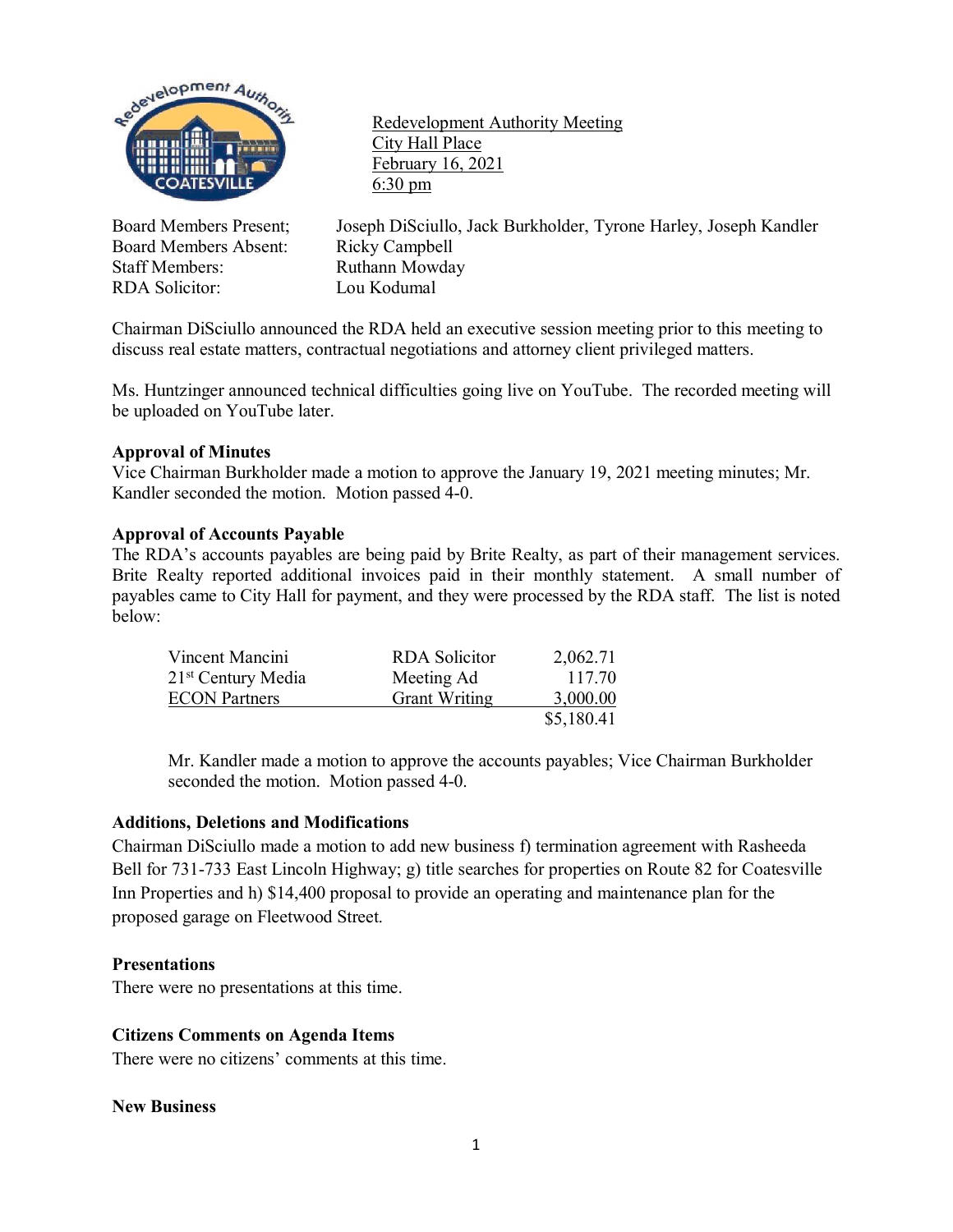- a. Receive and consider engagement letter for the 2020 from BBD, LLP not to exceed \$10,000 (\$8,000 for audit of basic financial statements and \$2,000 for single audit) Vice Chairman DiSciullo made a motion to approve the engagement for the year end December 31, 2020 audit by BBD, LLP not to exceed \$10,000 (\$8,000 for audit of basic financial statements and \$2,000 for single audit); Mr. Harley seconded the motion. Motion passed 4-0.
- b. Receive and consider annual contribution for  $2<sup>nd</sup>$  Century Alliance Chairman DiSciullo made a motion to approve the annual \$10,000 contribution to 2nd Century Alliance; Mr. Harley seconded the motion. Motion passed 4-0.
- c. Receive and consider Michel's' notice to exercise their option for a lease extension to September 11, 2021 Mr. Kandler made a motion to approve Michaels' notice to exercise their option for a lease extension until September 11, 2021; Chairman DiSciullo seconded the motion. Motion passed 5-0.
- d. Receive and consider Brite Realty commission request for extension of Michels' land lease at the Flats Parcel

Chairman DiSciullo made a motion to approve Brite Realty's commission request for the extension of Michel's land lease at the Flats Parcel; Mr. Kandler seconded the motion. Motion passed 4-0.

- e. Receive and consider Mark Lane Request for a supplemental RDA financing Consent letter Chairman DiSciullo made a motion to approve Mark Lane request for a supplemental RDA financing letter upon solicitor review, approval of additional requested information and reimbursement to the RDA for their outstanding expenses; Vice Chairman Burkholder seconded the motion. Motion passed 4-0.
- f. Receive and consider termination agreement for 731-733 East Lincoln Highway Mr. Harley made a motion to approve the termination agreement for 731-733 East Lincoln Highway with Rasheeda Bell; Mr. Kandler seconded the motion. Motion passed 4-0.
- g. Receive and consider the solicitor obtaining title searches for Coatesville Inn Properties Chairman DiSciullo made a motion to authorize the solicitor to get title searches on the Coatesville Inn/Office Properties on Route 82; Vice Chairman Burkholder seconded the motion. Motion passed 4-0.
- h. Receive and consider a \$14,400 proposal to provide an operating and maintenance plan for the proposed garage on Fleetwood street based on solicitor review and approval